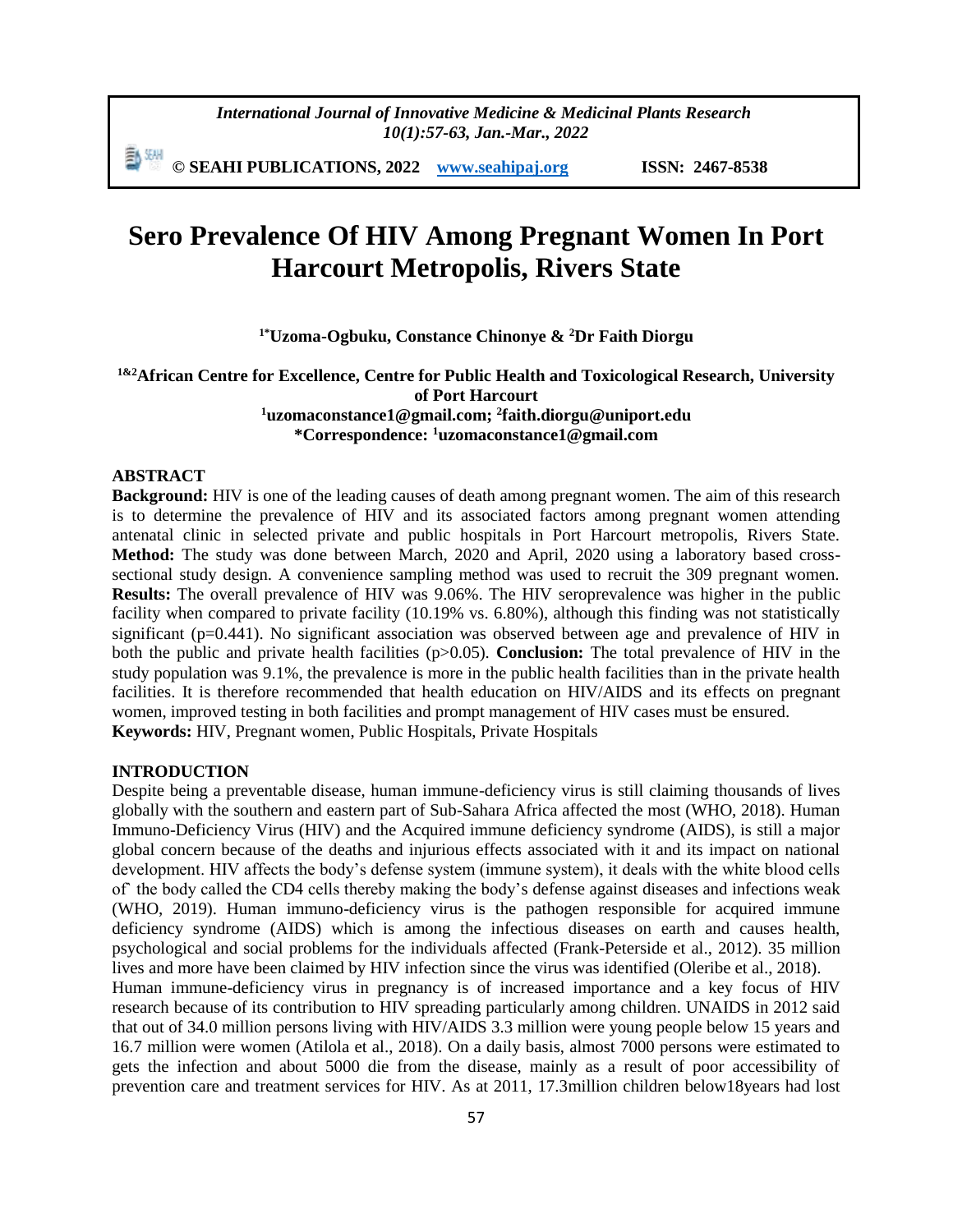one or both parents to AIDS, and more were grossly affected with heighten risk of poverty, school dropout, homelessness, and discrimination (Adeyemo et al., 2014).

Certain factors including illiteracy, poverty, poor awareness and poor perception regarding the disease, practice of risky sexual behaviors, cultural practices encouraging transfer of the disease, stigmatization of people with the virus and inadequate access to proper health care services are pointed out in this high prevalence (WHO, 2018). The injurious outcome of Human Immuno-deficiency Virus infection and Acquired Immune Deficiency Syndrome is still felt in our country Nigeria where the populations mainly affected are the women, youths and children. Close to 3.1 million Nigerians are said to have contracted this virus and about 220,393 new infections were reported in 2013. Thus, the persistent drive of Nigerian Government to provide modalities to adequately control and prevent this epidemic (Maxwell & Margaret, 2016; Awofala & Ogundele, 2018).

Being infected with HIV is one of the unpleasant outcomes of pregnancy with serious implications for the management of pregnancy and childbirth. As reported by WHO, globally there were still 1.3 (1.0-1.6) million pregnant women with HIV in 2018 (all of whom had need for prevention of vertical transmission of the virus), of which an estimated 82% (62- >95%) had access to the effective treatment regimen for the prevention of vertical transmission of HIV (WHO, 2018). Nigeria ranks high among countries with the greatest number of individuals with this viral disease with varying numbers in different states. Nigerian national HIV prevalence among pregnant women consistently moved from 1.8% in 1991 to 5.8% in 2001 but dropped to 4.4% in 2005. In 2010, it was said to be 4.1% and an urban hospital-based study conducted in Jos, north-central Nigeria in 2011 revealed a prevalence rate of 8.9% as its result (Adeyemo et al., 2014). In Damaturu, 4% was the prevalence of HIV among pregnant women (Khanam, 2019).

Human immuno-deficiency virus results in so many complications in pregnancy ranging from increased rate of ectopic pregnancies which could be as a result of co- occurring STDs, spontaneous abortion, bacterial pneumonia, urinary tract infections to syphilis, still births and other infectious complications. (Anuobissi et al.6t, 2019). Screening for HIV among pregnant women is still a challenging task as about 44% of pregnant women in middle- and low-income countries were counseled and tested for HIV globally (UNAIDS, 2014). The essence of screening pregnant women for HIV is to identify antibodies of HIV1 & 2 in order to make use of the most appropriate intervention/prevention measure which will result to a positive outcome of pregnancy with mother and baby alive and healthy. Screening for Human immune-deficiency virus is often performed when women who are pregnant registers for Antenatal care and ought to be done every three months to check for seroconversion (Frank-Peterside et al., 2012).

Human immuno-deficiency virus in pregnancy has become of huge importance in HIV research because of its contribution to the spread of the virus especially among children (UNICEF, 2018). Close to 7000 persons are said to get infected on daily basis and nearly 5000 of them die from the virus particularly because of inadequate access to HIV prevention & treatment services. As at 2011, 17.3million children below18years had lost one or both parents to AIDS, and more were grossly affected with heighten risk of poverty, school drop-out, homelessness, discrimination etc (Adeyemo et al.,2014). 1.4 million Pregnant women are said to be living with the virus globally and over 1 million of these women accessed the best antiretroviral drug regimen for Prevention of vertical transmission of this virus with 79% coverage in sub-Sahara Africa (UNICEF, 2018). Vertical transmission of this virus is responsible for more than 90% of the infection in children globally (Etukumana et al., 2011).

In order to ensure that pregnant women with HIV have the best care possible, there is need to carry out more studies on prevalence of HIV among women that are pregnant, this hopefully may bridge the knowledge gap in that area and also bridge the literature gap on comparative studies on the prevalence of HIV among pregnant women and provide stakeholders with the necessary information and data to carry out intervention programs that will be of great benefit to people living with HIV and the population at large. Therefore, this sero prevalence of HIV among pregnant women in Port Harcourt Metropolis, Rivers State. The study was guided by the following research questions:

1. What is the HIV seroprevalence among pregnant women attending ante-natal care in selected public hospitals in Port Harcourt Metropolis, Rivers State?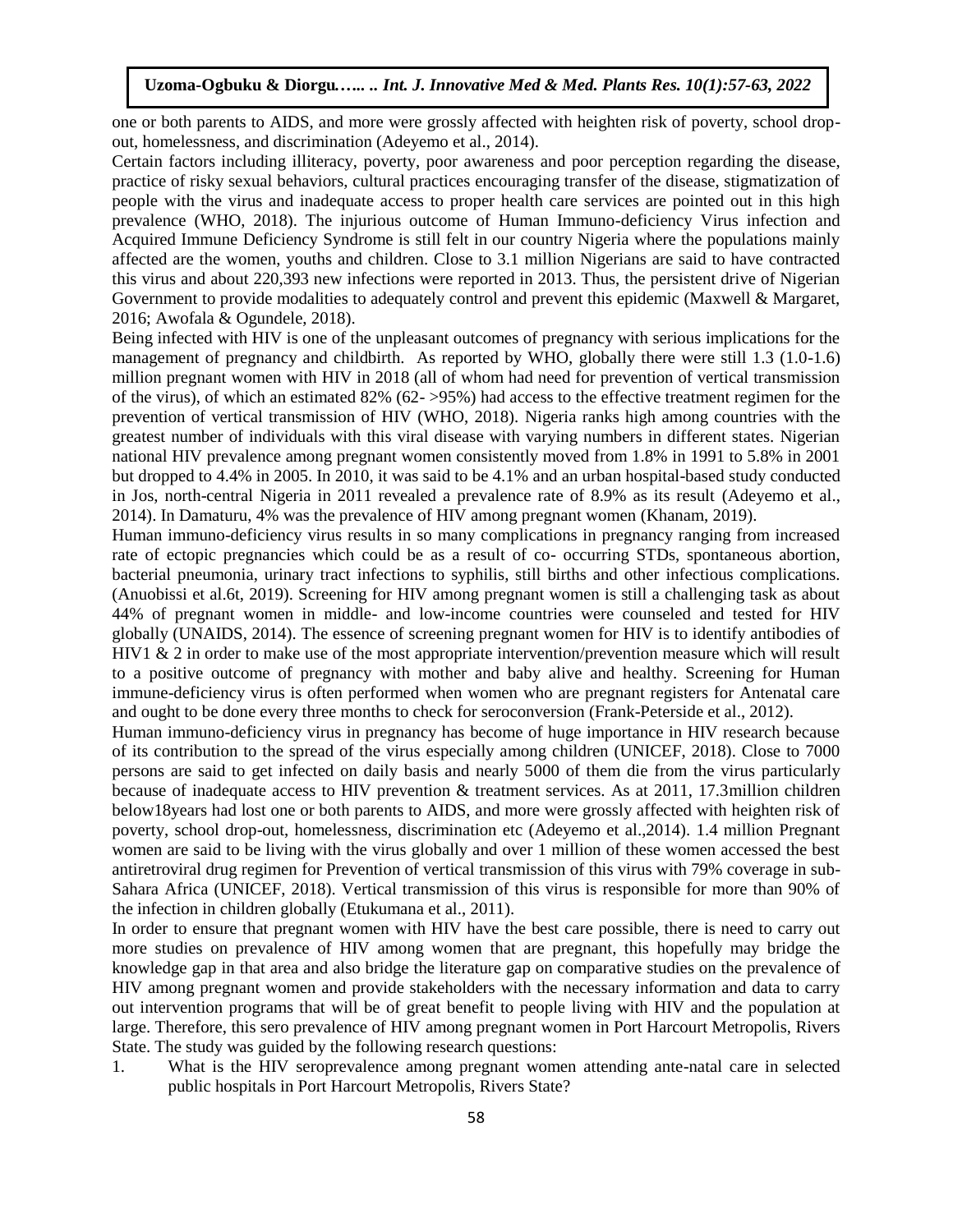2. What is the association between HIV seroprevalence and the sociodemographic characteristics of pregnant women attending ante-natal care in selected public hospitals in Port Harcourt Metropolis, Rivers State?

# **METHODOLOGY**

The cross-sectional laboratory based research design was adopted. The population for this study comprised of all the pregnant women that presented to the selected private and public hospitals in Port Harcourt Metropolis from March 2020 to April 2020. A sample size of 436 was selected using a convenience sampling technique. The data collection was done through a laboratory test. The blood samples of pregnant women were collected alongside their socio-demographic and pregnancy-related information between  $1<sup>st</sup>$  March 2020 and 30<sup>th</sup> April 2020 from the four selected private and public hospitals. The participant's samples were collected by the laboratory Scientist under the watch of the researcher in the phlebotomy room of the respective hospitals. At the end of sample collection, the samples were carried to the central laboratory where further investigation was made to ascertain the prevalence of HIV.

The reliability of the study instruments was ensured by the use of three rapid HIV test kits that are similar in terms of sensitivity and specificity of 99.8%, 99.9% respectively. The HIV test kits used for the identification of IgG-IgM were Alere Determine HIV-1/2 (Alere), Uni-Gold HIV(Trinity) and HIV1/2 STAT-PAK (Chembio). Data collected were analyzed using frequency, percentage and regression.

# **Ethical Considerations**

Approval for this research work was sought for and obtained from the ethical review committee of University of Port Harcourt, Port Harcourt. An introductory letter was obtained from African centre for excellence, center for public health and toxicological research (ACEPUTOR) and was given to the Medical Directors of the private hospitals. Informed consent was sought for and an authorization letter was also obtained from the Rivers State Primary Health Care Management Board. A written Informed consent was sought for and obtained from study participants and blood samples were collected in the phlebotomy room of the laboratory to ensure privacy.

## **RESULTS**

The results of the study are presented below



## **Fig 1: Overall prevalence of HIV**

The overall prevalence of HIV in the study population was 9.06%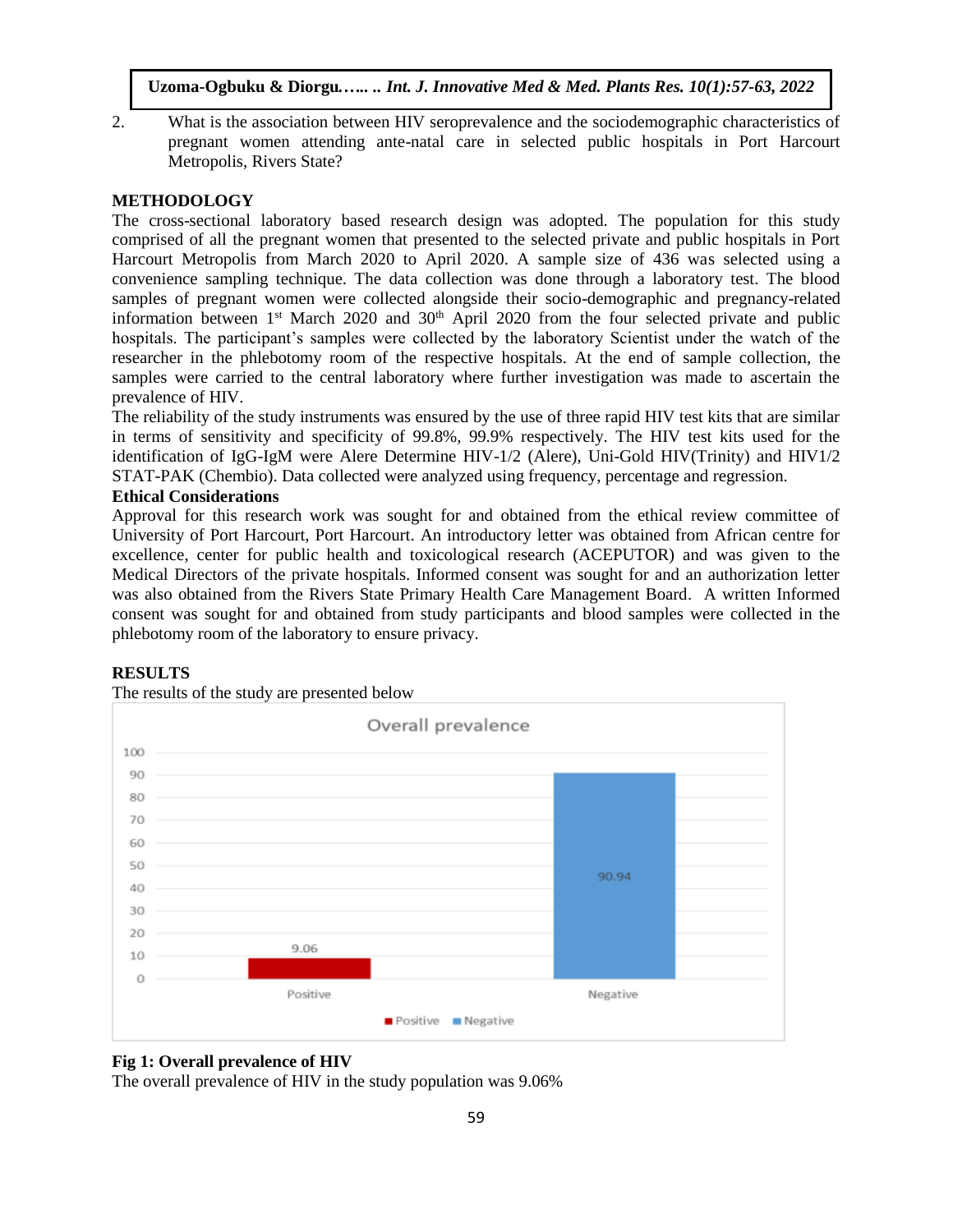

#### **Fig 2: HIV seroprevalence in public and private facility**

The HIV seroprevalence was higher in the public facility when compared to the HIV seroprevalence in the private facility (10.19% vs.  $6.80\%$ ), although this finding was not statistically significant (p=0.441) **Table 1: Bivariate Logistic Regression showing relationship between Age and prevalence of** 

| Age       | Table 1. Drvariate Logistic Kegi ession showing relationship between Age and prevalence of<br><b>Public</b> |                         | <b>OR</b><br>$\mathbf{p}$ -<br>$(95\% \text{ CI})$<br>value |       | <b>Private</b>        |                        | <b>OR</b><br>$(95\% \text{ CI})$ | p-value |
|-----------|-------------------------------------------------------------------------------------------------------------|-------------------------|-------------------------------------------------------------|-------|-----------------------|------------------------|----------------------------------|---------|
|           | $HIV+$                                                                                                      | HIV-                    |                                                             |       | $HIV+$                | HIV-                   |                                  |         |
|           | Freq $(\% )$<br>$n=21$                                                                                      | Freq $(\% )$<br>$n=185$ |                                                             |       | Freq $(\% )$<br>$n=7$ | Freq $(\% )$<br>$n=96$ |                                  |         |
| $\leq$ 19 | 2(9.52)                                                                                                     | 3(1.62)                 | Ref                                                         |       | 0(0.0)                | 2(2.08)                | Ref                              |         |
| $20-29$   | 8(38.10)                                                                                                    | 84 (45.41)              | 0.20<br>$(0.02 - 2.03)$                                     | 0.174 | 2(28.57)              | 26(27.08)              | 2.30<br>$(0.00-3.05)$            | 0.999   |
| $30 - 39$ | 9(42.86)                                                                                                    | 83 (44.86)              | 2.93<br>$(0.49-17.46)$                                      | 0.237 | 4(57.14)              | 61 (63.54)             | 1.86<br>$(0.15 - 23.58)$         | 0.633   |
| 40-49     | 2(9.52)                                                                                                     | 15(8.11)                | 0.81<br>$(0.17 - 3.96)$                                     | 0.795 | 1(14.29)              | 7(7.29)                | 2.18<br>$(0.21 - 22.32)$         | 0.512   |

*R=Reference*

From the bivariate logistics regression model (**Table 1**), no statistically significant association was observed between Age and prevalence of HIV in both the public and private health facilities (p>0.05).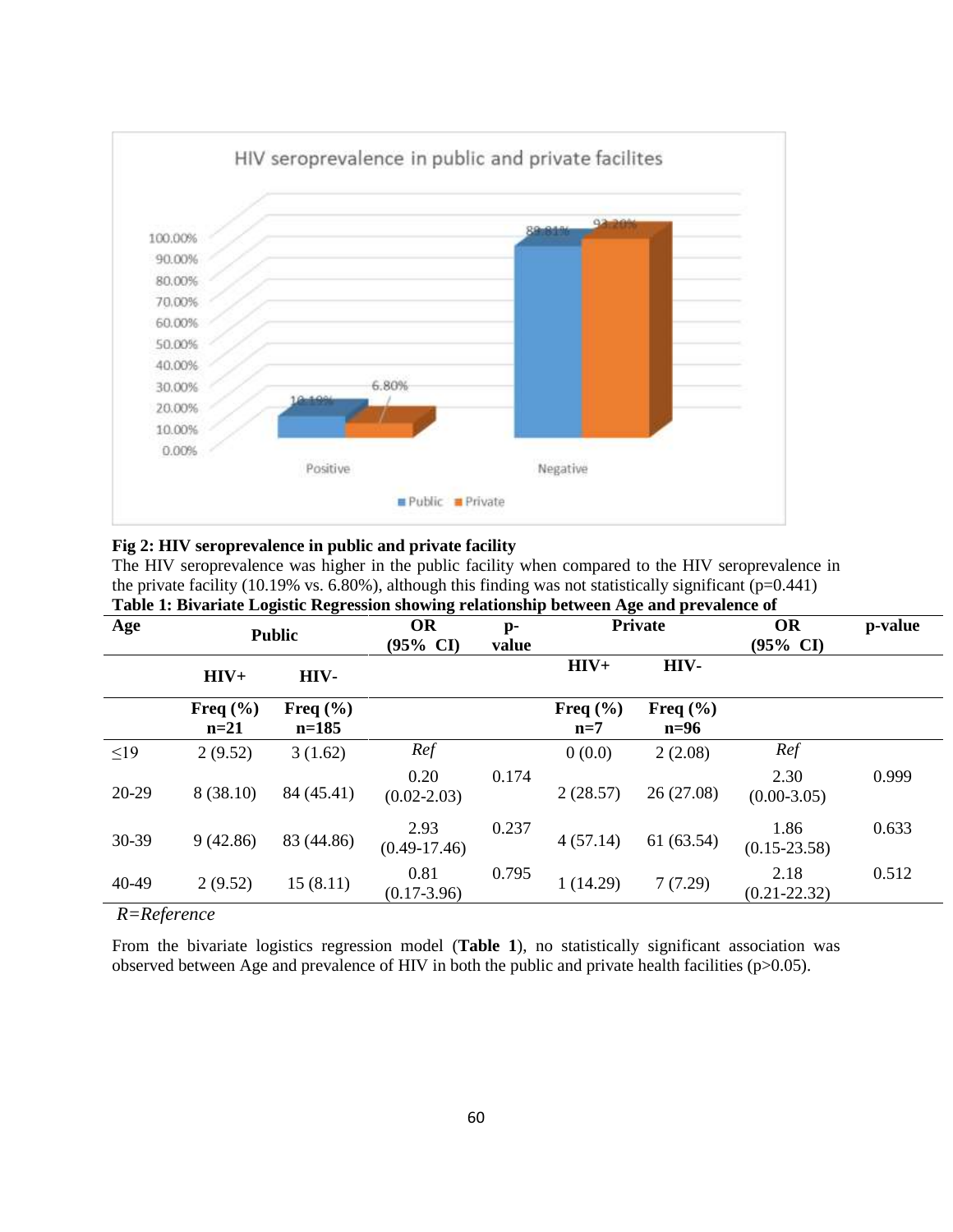| Table 2: Percentage distribution showing the age of respondents |                                |                |                 |               |  |  |  |  |  |  |
|-----------------------------------------------------------------|--------------------------------|----------------|-----------------|---------------|--|--|--|--|--|--|
| Age                                                             | <b>Type of Health Facility</b> |                |                 |               |  |  |  |  |  |  |
|                                                                 | Public $n=206$                 |                | Private $n=103$ |               |  |  |  |  |  |  |
|                                                                 | Frea                           | $\frac{6}{10}$ | Freq.           | $\frac{6}{9}$ |  |  |  |  |  |  |
| $\leq$ 19                                                       |                                | 2.43           |                 | 1.94          |  |  |  |  |  |  |
| 20-29                                                           | 92                             | 44.66          | 28              | 27.18         |  |  |  |  |  |  |
| 30-39                                                           | 92                             | 44.66          | 65              | 63.11         |  |  |  |  |  |  |
| 40-49                                                           | 17                             | 8.25           | 8               | 7.77          |  |  |  |  |  |  |
| Mean (years) = $30.77 \pm 5.68$                                 |                                |                |                 |               |  |  |  |  |  |  |

The study participant's mean age was *30.77 ± 5.68 years* for the public health facilities and*32.29 ± 5.47 years* for the Private health facilities. Those within the age ranges of 20-29, 44.66% (92) and 30-39, 44.66% (92) where highest for the public health facilities and 30-39, 63.11% (65) for the private health facilities, followed by those within the age range of 40-49 for both health facilities (8.25% vs. 7.77%) as shown in **Table 2.**

## **DISCUSSION OF FINDINGS**

The prevalence of HIV among pregnant women attending antenatal care in public health facilities was 10.19% (21/206). This implies that the HIV seroprevalence among the pregnant women attending antenatal care is more in the public health facilities. This could be as a result of lower cost of antenatal registration and so more women patronize and utilize the public health facilities irrespective of their socio-economic status. This finding corroborates with findings from reviews carried out in Yaounde and Ibadan, Nigeria which had higher HIV seroprevalences among these women that utilize public health facilities of 13.1% (47/360) and 26.4% respectively (Fouedijo et al., 2017). This finding however contrasts with findings from study conducted in Port Harcourt which had a low HIV prevalence of 3.0% (Okerentugba et al., 2015) and also contrasts with finding from a study conducted in South West Nigeria with a prevalence of 5.1% (Atilola et al., 2018). The difference may be because the sample size was very small (353) when compared to the number of hospitals studied (10 facilities) conducted in South West Nigeria thus making it less generalizable.

In this study, pregnant women who attended antenatal care in the selected private facilities fell within the following age ranges: ≤19years, 20-29years, 30-39years and 40-49years with their prevalence being 1.94 %(2), 27.18% (28), 63.11%(65), 7.77% (8) respectively with a mean age of 32.29±5.4. None ≤19years was HIV seropositive, 28.57% (2) that were between 20-29years had HIV, 57.14% (4) between 30- 39years had HIV and 14.29% (1) between 40-49years had HIV. The highest prevalence was observed within the age range of 30-39years.There was however no statistically significant relationship between age and HIV prevalence among these women in the selected private facilities. This result is in agreement with the findings by Adeyemo et al. (2014). This finding however contrasts with findings by Cherinet et al. (2013) in Ethiopia and Adeoye et al. (2019) in Minna which showed a statistically significant association between age and HIV seroprevalence in the pregnant women in private facilities. This may be due to very high prevalence of 67.7% seen in the 25-34year age group.

In this study, pregnant women who attended antenatal care clinic in the selected public health facilities fell within the following age ranges: ≤19years, 20-29years, 30-39years and 40-49years with their prevalence being  $2.43\%$  (5),  $44.66\%$  (92),  $44.66\%$  (92),  $8.25\%$  (17) respectively with a mean age of  $30.77\pm5.68$ . Of the women that were reactive to HIV,  $9.52\%$  (2)  $\leq$  19 years were HIV seropositive, 19.05% (4) that were between 20-29years had HIV, 61.90% (13) between 30-39years had HIV and 9.52%(2) between 40-49years had HIV. The highest prevalence was observed within the age range of 30- 39years.There was however no statistically significant relationship between age and HIV prevalence among these women in the selected public health facilities. This result is similar to findings by Adeyemo et al. (2014). This finding however contrasts with findings by Okerentugba, et al. (2015) in Port Harcourt, Nigeria; Agboghoroma, &Iliyasu (2015) in Abuja, Nigeria; Fouedijo et al. (2017) in Yaounde and Okonko et al. (2019) in Ibadan, Nigeria which all showed a statistically significant difference between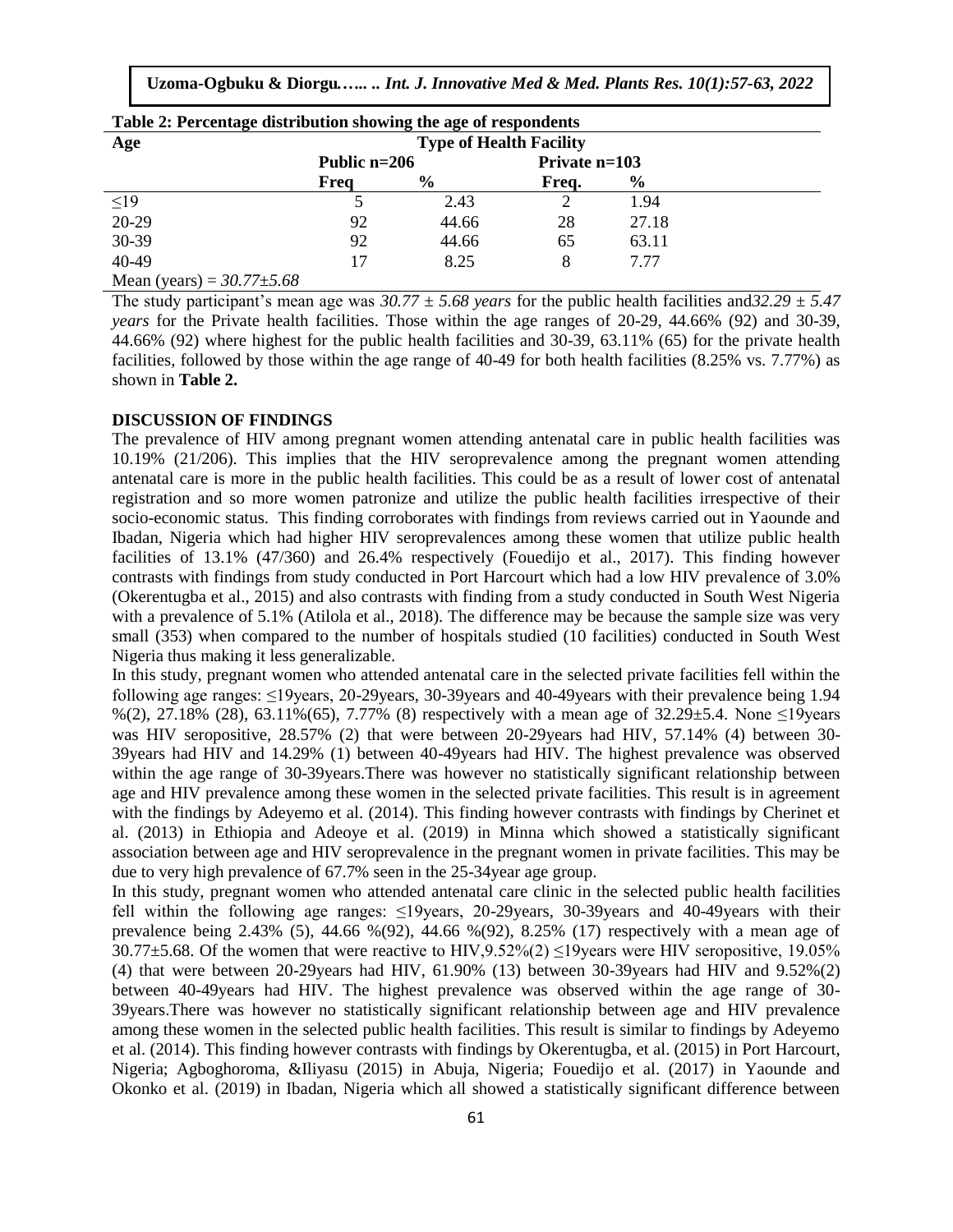age and HIV seroprevalence among pregnant women in the public health facilities. An inverse relationship was observed where HIV prevalence was increasing with decreasing maternal age which is a representative of a high sexual activity occurring in the younger age group thereby increasing their susceptibility to HIV infection.

## **CONCLUSION**

Based on the findings of the study, it was concluded that, the overall prevalence of HIV in the study population was 9.1%, the prevalence is more in the public health facilities than in the private health facilities. The prevalence of HIV is more in multipara than in primipara in both private health facilities and public health facilities 57.14% (4) and 71.43% (15). Those with higher gravidity also had higher HIV prevalence than primigravida in both the private and public health facilities with 71.43% (5) and 85.71% (18) respectively.

#### **RECOMMENDATIONS**

The following recommendations were put forward based on the findings of the study:

- 1. Advocacy for promotion of the wellbeing of pregnant women by making sure that HIV investigation is compulsory for all pregnant women coming to any health facility for antenatal care.
- 2. Health education and sensitization on HIV and its effects especially in pregnancy should be made compulsory for all antenatal sessions both in the private and in the public hospitals in Port Harcourt metropolis.
- 3. In order to increase testing capacity for HIV, health care providers should be taught on how to perform the test using rapid diagnostic kits which can give same day result.

#### **REFERENCES**

- Adeyemo, B., Gayawan, E., Olusile, A., & Komolafe, I.(2014). Prevalence of HIV infection among pregnant women presenting to two hospitals in Ogun State. *HIV and AIDS Review,*Nigeria.http://dx.doi.org/10.016/j.hivar.2014.03.002.
- Adeoye, R., Garba, S., Galadima, M., Ossamulu, I. & Ariyeloye, S. (2019). Prevalence of HIV among women attending selected hospitals in Minna, Niger State, Nigeria. *GSC Biological and Pharmaceutical Sciences, 9*(1), 70-76.
- Agboghoroma, C.,& Iliyasu, Z. (2015). HIV prevalence and trends among pregnant women in Abuja, Nigeria: A 5-year study. *Trop J Obstet Gynaecol, 32* (1), 82-89.
- Agida, E. T., Abu, P., Echikwonye, M., Hwande, T. S., Ayeni, H. A. D., & Swende, T. Z. (2010). HIV Prevalence amongst Clients Attending Antenatal Clinic at the Federal Medical Centre, Makurdi.*Nigerian Journal of Medicine, 19*(3), 295-297.
- Anoubissi,J., Gabriel, E., Kengne, N, Fokam, J., Tseuko, D., Messeh A.…, Ntefam, J. (2019). Factors associated with risk of HIV infection among pregnant women in Cameroun: Evidence from 2016 national sentinel surveillance survey of HIV and Syphilis. *PLoS ONE 14*  (4):e0208963.doi:10.1371/journal.pone.0208963.
- Atilola, G., Randlea, T., Obadaraa, T., Komolafea, I., Odutoluc, G., Olomuc, J., & Adenugac, L. (2018). Epidemiology of HIV and Tuberculosis in pregnant women, SouthWest Nigeria. *Journal of Infection and Public Health 11,* 826–833.
- Awofala, A. A. & Ogundele, O. E. (2018). HIV Epidemiology in Nigeria. *Saudi Journal of Biological Sciences, 25,* 697–703.
- Cherinet, Y., Berihu, A., Bekele, A., Tsegaye, A., Taye, B., & Biadgilign, S. (2013). Trend of HIV prevalence among pregnant women attending ante-natal care unit of Bishoftu hospital, Etniopia. *Ethiop. Med J., 51*(3), 1-9.
- Etukumana, E., Thacher, D., & Sagay, S. (2011). Obstetrics risk of HIV infection among antenatal women in a rural Nigerian hospital. *Niger Med J.,* 52 (1), 24-27.